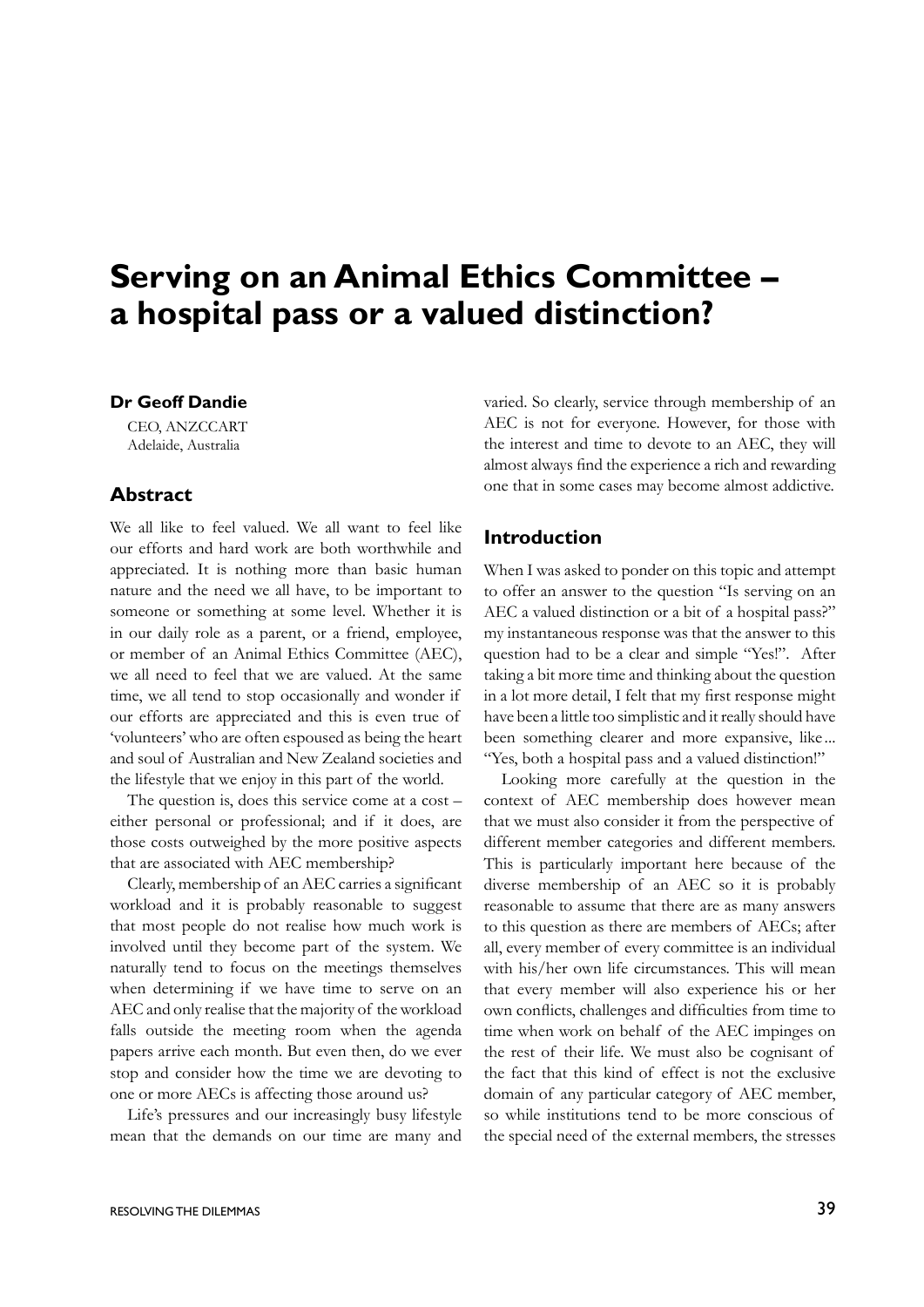and conflicts that might result from the additional workload of AEC membership can, for example, potentially effect institutional research staff on the AEC as much as anyone.

One of the most basic aspects of the human psyche is the inherent need to be appreciated. Whether it is for our artistic abilities, our physical and sporting prowess, our intellectual capacity or for the services we provide to others, we all want to be valued or appreciated by someone for our efforts. It is a fairly simple, yet important form of reward for the effort and hard work that has been put into any endeavour. Whether it is part of our daily role as a parent, a friend, employee, or member of an AEC, we all need to feel that we are needed and valued. We want to know that our contributions are worthwhile and appreciated. Being human, we may on occasions also pause to consider if our efforts are as appreciated as they should be – and this is true of most 'volunteers' who are so often publicly espoused as being the heart and soul of the Australian and New Zealand communities and the lifestyle that we enjoy in this part of the world.

 Within the confines of a contribution like this, I would suggest that it is pretty clear that the efforts of AEC members of all categories are truly valued. Speaking on behalf of ANZCCART, I can state with absolute certainty that as an organisation, we are in awe of the time and effort all members put into AECs and the whole AEC/ animal welfare system. We are among the first to acknowledge that without AEC members, the whole system that we rely so heavily on to effectively regulate and monitor the necessary use of animals in research and teaching would grind to a halt. It was for these reasons that the Board of ANZCCART decided to recognise the extraordinary work done by AEC members by selecting one outstanding AEC member each year for recognition with our AEC Member of the Year Award. While the fact that we are only able to recognise one person each year means that this is a little tokenistic, the fact that it leads AECs and/or institutions across Australia and New Zealand to pause and make the effort to acknowledge the efforts made by their AEC members and go through the nomination process is not to be underestimated and is something that is appreciated by the nominees. This of course helps to support my contention that the efforts of AEC members are truly valued by the institutions, Government regulatory officials, research administrators and others who take the time to write and submit these nominations. However, we would be a little naive if we thought that the efforts of all our vital AEC members are equally appreciated all the time, by everyone. Perhaps we only need look at the protesters that occasionally target ANZCCART conferences to remind ourselves of this and the fact that some find the whole AEC process impossible to endorse.

Away from the AEC meeting table and back in our own real worlds, those we care about will generally understand and accept how important the task we have taken on as a member of an AEC really is. They may even have some concept of the vital role every AEC member has in determining what scientific or medical research will be done and how and by whom, but will they really care when it impacts on their own life and plans.

I suspect that most people don't really have a clear idea of how much work is involved with membership of an AEC until they have actually served on it for a few months at least. It is very simple to say that the agenda papers can be quite long, but it is only after you have received a few sets that you truly appreciate that they can range in length from the equivalent of a short novel right through to a tome the size of *War and Peace* (Tolstoy 1869) and while most AEC Executive Officers are very good at getting the agenda papers out to members a week or more before the meeting, it is still a lot of reading in a limited timeframe. The other thing to bear in mind is that these papers not only have to be read, but also analysed in significant detail. It is not like reading a novel or the newspaper where you just absorb information. These papers have to be interrogated and analysed while they are being read, so that you can be sure to check that the applicant has adequately addressed all your concerns before you go to the meeting and discuss the merits and demerits of the proposal in detail. This is going to mean setting aside at least a few hours each evening (if you have work or other commitments during the day), or time each day (if you have that luxury) so that you can prepare. This is obviously going to mean time away from your normal routine and time away from the normal duties and people that rely on you as well.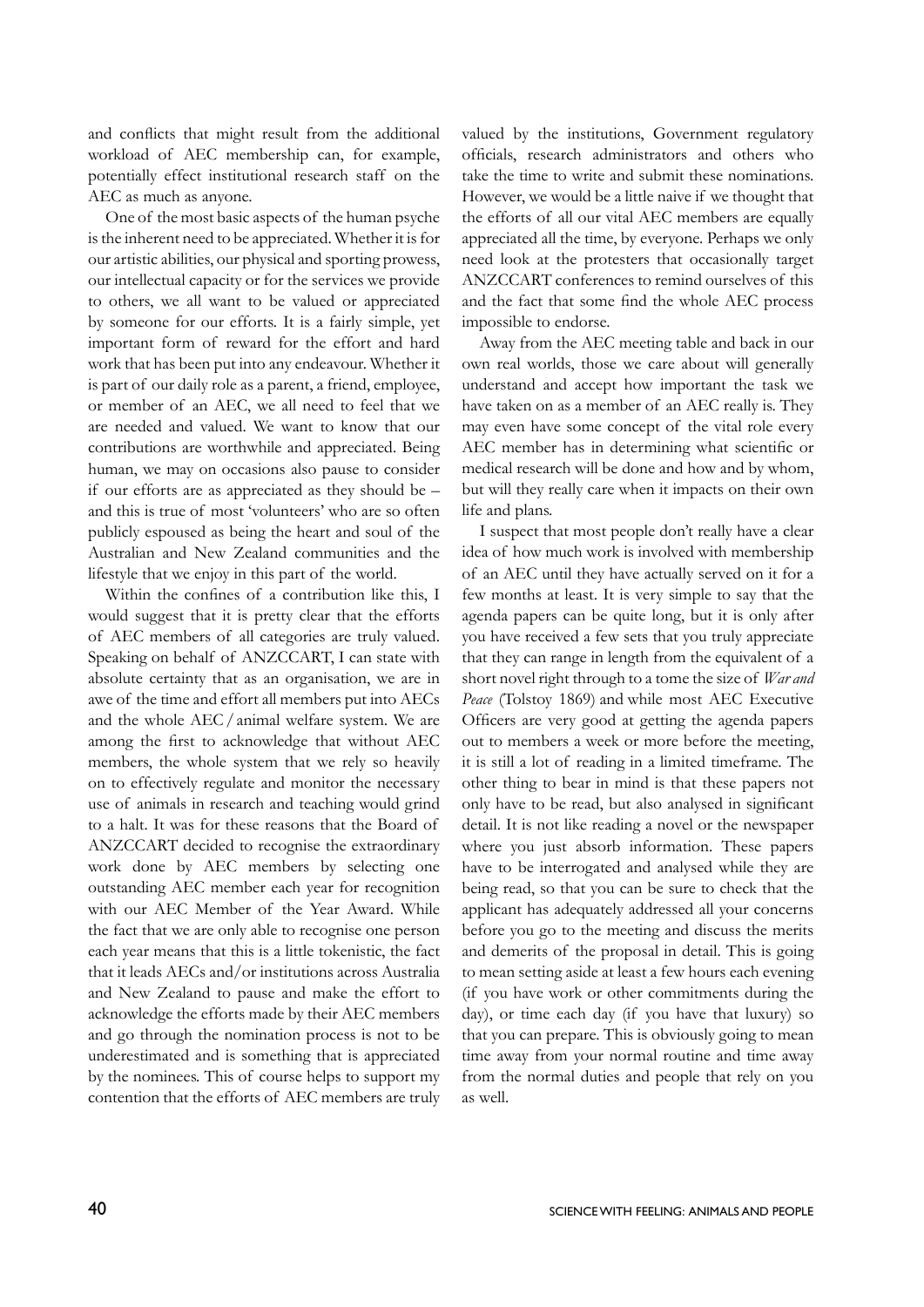#### **Time and serving on an AEC**

So, let us just take a moment to think about how this kind of workload might potentially affect an average AEC member in each of the standard categories. There will always be one common factor...Time!

To illustrate how this may actually affect individual AEC members, I will take you through a series of very hypothetical situations that will hopefully illustrate how the time commitment and pressures involved with AEC membership could possibly play out by considering the following members of a university AEC.

As the proprietor of a busy suburban veterinary practice, our example Category A member really can't afford to close the door while he heads off to attend the monthly AEC meeting. So a locum needs to be engaged to keep the practice running in his/ her absence – for which the practice may or may not be fully compensated by the University. Hopefully, this should mean that all will go well for the practice and its employees while the boss is away. Or will it? Practice staff are always flat out covering for the boss when Jane is off at AEC meetings and clients bank up in the waiting room because the locum does not know his/her way around the practice as well as the boss and takes nearly twice as long to see each patient. This puts an additional burden on the reception staff who have to work twice as hard, placating waiting clients and generally keeping the peace. Progressively, Jane finds that staff absenteeism starts to increase on the third Tuesday of each month (AEC meeting day) and increasingly starts to wonder if this role on the AEC is really worth all the hassle (as well as the work required to prepare for the AEC meetings) and stress to the practice staff as well.

Good veterinarians don't just enter the profession to run a small business; they become veterinarians because they love and care for animals. So the work of a veterinarian on any AEC is just an extension of that caring role that helps to look after animal welfare. Of course, it does also come with other professional benefits like being forced to remain current in best practice techniques – particularly in the really important areas like anaesthesia and analgesia. It also helps to build greater professional relationships and networks with other experts that you may need to call on from time to time. So, even though it does take Jane out of her business, she is gaining both personal

 As the experienced scientist on the Committee, you find yourself having to dash out of the laboratory and leave your Research Assistant and PhD students in charge of the project work, while you head off to the Research Office meeting room for the monthly AEC meeting. At one level, the people you have left in the laboratory are happy that they will soon be able to start the planned experiments as soon as you approve them (because they mistakenly believe that you will (a) be part of the decision-making process and (b) be able to ensure an easy passage for your projects), but at another level, they are seriously ticked off with you because you have left them to finish your work while they have their own tasks to do as well. At the same time, your Head of Department is stomping up and down the corridor demanding to know where you are because he needs someone to review the manuscript that was sent to him a month ago and must be done this afternoon while he attends the Academic Senate meeting.

Of course, every researcher will instantly understand that 'Murphy's Law' (anything that can go wrong, will go wrong ... and at the worst possible moment) is always going to play a significant role in his/her ever constant need to meet deadlines. So, AEC meetings and grant application writing deadlines are always going to be a deadly combination. The simple fact of life for many Australian researchers is that grant writing time and submission deadlines correlate almost perfectly with the AEC meetings that have the biggest set of papers to read and the longest meetings. Australia's National Health and Medical Research Council grant applicationprocessforexample,focusesonsubmission in late February / early March, so this means that the process of grant writing will correlate perfectly with the first few meetings each year when there are always a lot of new applications to consider. Some of these applications will be tied to teaching programmes that are time-critical, while others may even be tied to grant applications themselves. There is also always a flood of annual reports and applications for annual renewal of AEC permits that have to be considered as well, so these will usually be the meetings when you can be sure that the agenda papers will arrive in volumes that resemble an encyclopaedia. This may mean that, by necessity, you need to rely more heavily than you would like to on other members of your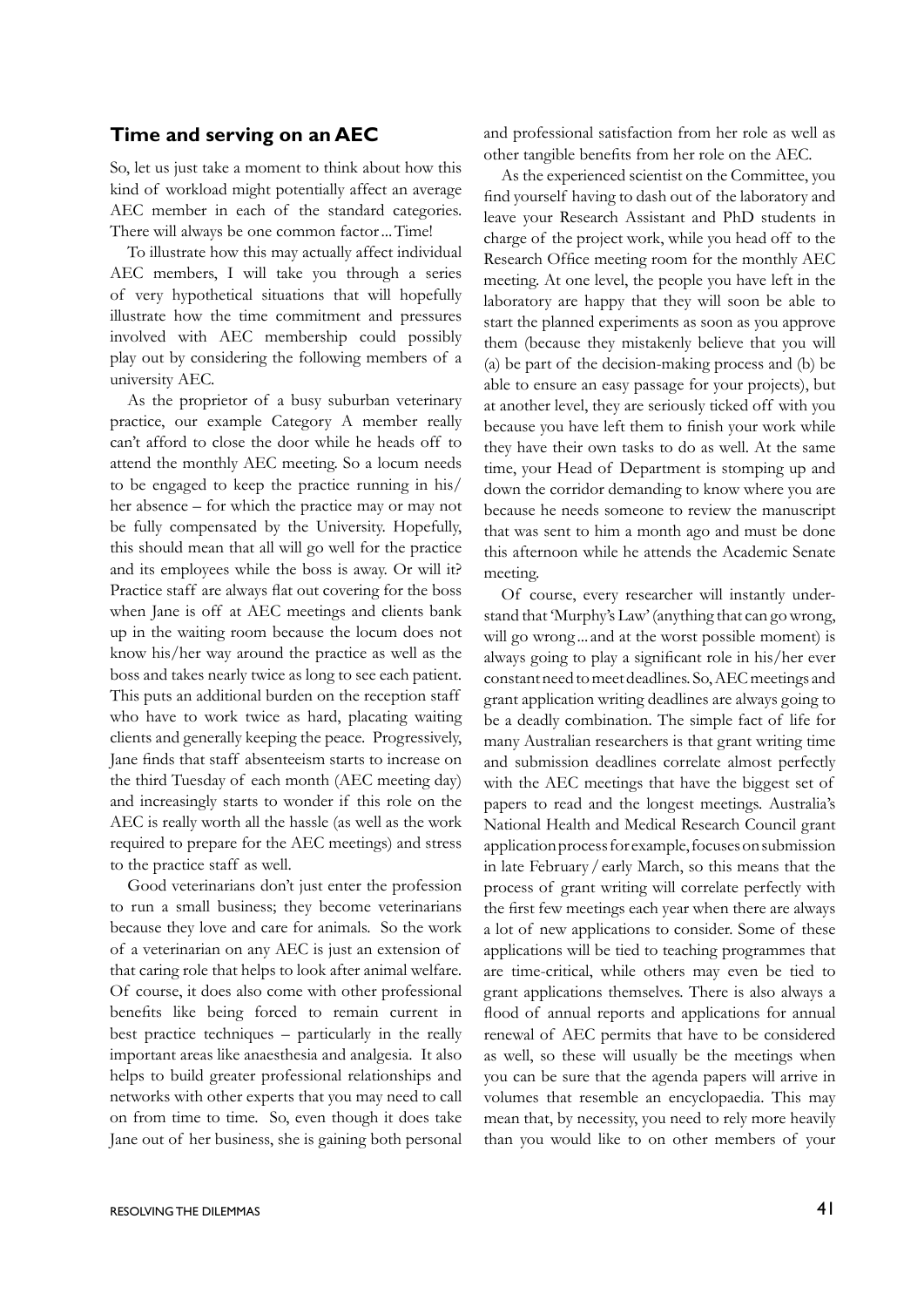laboratory and your collaborators to work on your own grant application – just so you can be sure that it continues to progress in line with the impending fixed deadlines.

How impressed are your colleagues by your devotion to your AEC duties now and what effect will this have on your application for tenure – particularly if your grant application is not funded?

There are, however, two sides to every coin and while serving on an AEC may carry the greatest professional costs to researchers, it may also come with the greatest professional benefits. There is no doubt that the art of writing a good AEC application (or grant application) is a learned skill that comes with real benefits. The ability to write a clear and concise application that "ticks all the right boxes" is the best way to fast-track the approval of your project and there is no better way to learn that skill than by example. So while standard AEC practices ensure that there can be no favouritism in the system, it is often the case that applications coming from AEC members (past or present) are more commonly approved at their first presentation – simply because they are better applications.

The animal welfare advocate on the Committee is always going to hold the welfare of animals in the highest regard. Regrettably, as these members are also the most difficult members to replace on any AEC, it is also true that they are more likely than other members to serve on multiple committees. This means that the normal difficulties associated with the time commitment required to serve may well be multiplied two- or three-fold, or potentially more, depending on the number of committees on which you serve. I recall for example, that our inaugural AEC member of the year, sat on no fewer than eight AECs.

It may also be that you are a senior member of your welfare organisation and this also includes meeting with potential benefactors occasionally so you can explain how important the work of your group really is in the animal welfare sphere. The CEO of your organisation rings you up at 8.30 on Tuesday morning to implore you to drop everything and come into the office at 10.30 for a meeting with a potential donor with VERY deep pockets. Normally you would be prepared to do this for her, but you have an AEC meeting scheduled for this morning and you have already promised to be there as the other animal welfare advocate member is in hospital getting his hernia fixed. When you explain this and the potential ramifications your absence would have on the research work of the institute, your CEO is quick to point out that a stated aim of your organisation is to oppose the use of animals in research and none of the other senior people in the organisation are available to meet with this benefactor except for Barry who, at his very best, would scare off a concrete statue.

Are the members of your animal welfare organisation still going to be supportive of your on-going involvement with the AEC after they find out that it may potentially have cost the organisation hundreds of thousands of dollars? How will you feel?

May I suggest that you will (or at least should) feel pretty good about yourself and what you have achieved, because your participation in that AEC meeting has helped to ensure that the welfare of all the animals being used in the projects considered at the meeting has been given due consideration and will be looked after. So, instead of going to a meeting that may at some time in the future, potentially benefit the welfare of animals, what you have done WILL benefit a number of animals. It is also worth remembering that the welfare of animals in the laboratory is just as important (if not more so) than the welfare of any other animal. So your work today should never be considered of secondary importance.

While you, as a valued Lay member of an AEC, might be planning to head off to the scheduled meeting tomorrow, your daughter implores you to look after one of her children who is off sick from school while she goes off to an interview for her dream job. Will your daughter (or son-in-law, who must now take a day off work tomorrow and lose a day's pay) be so appreciative of your role on that AEC and your dedication to it? You have already put an enormous amount of work into preparation for this meeting. Even though it is clear that all the applicants have really tried very hard to write their applications in clear and plain language, you have still had to work out what a few of them were looking at and how they were planning on carrying out their experiments. After spending all those hours reading the applications and checking out what the confusing bits meant by googling them, you would really feel cheated if you were not able to put all that effort into effect. There is also the issue of your conscience as well. As a visitor to the University, you feel obliged to turn up for every meeting that you can and the idea of dropping out at the last minute when it might mean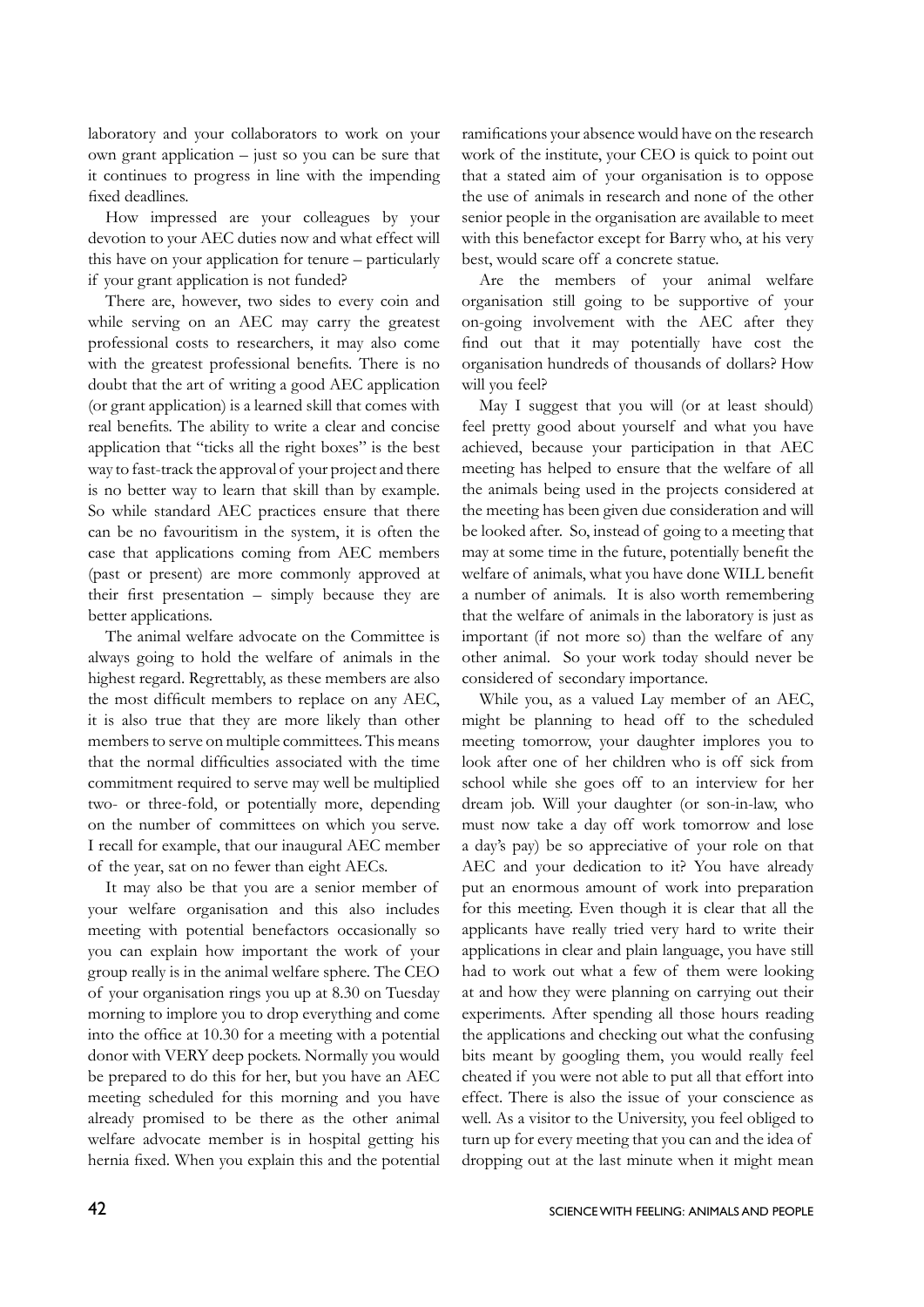that the meeting may not be quorate, fills you with a deep sense of guilt.

The value of a volunteer in any role is a little subjective. If as a volunteer you have provided a cup of tea and a sandwich to a hospital patient or an emergency worker in a disaster zone, it will be greatly appreciated by the recipient, but you will not have changed the course of history. Yet strangely, your participation in an AEC meeting may be less appreciated by those around you even though it could possibly prove to be a huge contribution to society. If just one of the projects you help to review during your time on an AEC results in a new treatment for heart disease or cancer or helps to prevent the extinction of an endangered species, then you as a "lay person" have played a significant role in bringing that benefit to the world as an integral part of the team. So how can the value of your volunteer efforts be measured, when that value is immeasurable?

Obviously the Animal House manager has to attend every AEC meeting and every time you go to the AEC meeting you have to get your senior technician to step up and handle the enquiries, deliveries and phone calls etc while you are out of the office. While she smiles obligingly as you "put her in charge" and walk out the door with your agenda papers filling the bag you carry, you have heard the other staff members talk about how she complains bitterly about you "swanning off for a cup of tea and a chat with your mates yet again while she has to do your job as well as her own". She has also been heard to regularly say that she had better jolly well get some over-time to make up for it, even though she bullies the other staff into doing her work for her – otherwise the animal care standards will fall short of what is required for you all to keep your jobs.

Can staff morale and/or your budget cope with the role you play on the AEC?

Perhaps more important questions to ask might be: How would your budget and your staff morale cope if all the projects considered at the meeting were passed without your input? What would happen if the AEC-approved projects were beyond the capacity of your staff or facilities? Would all those animals receive the best possible care and attention during the course of each project without the committee being able to draw on your expertise and advice?

The Category E members of our AECs are employed by their institutions because they care about as well as care for the animals in their facilities, so including them in both the review process as well as being part of the research team is an important aspect that helps to ensure that they can not only care for the animals, but do it in a way that will not compromise any aspect of the study. That way, it is a win for the animals, the researchers and the rest of the animal care team as well.

As the Chair of any committee, you will need to have a pretty common set of skills. You will need a good working knowledge of the committee's terms of reference (and in this case, the Code and legislation as well). You will need to have some personnel skills that will help you to draw out opinions from each member of the committee, and some excellent negotiating skills that will help mediate the discussion so it doesn't get too heated or dominated by one or two individuals. Perhaps most important of all, you will need good time management skills because it is always easy to allow discussions (or arguments) to go on too long after they cease to become productive – and recognising that point can be a real talent!

As Chair of an AEC, these skills are even more critical than most other roles as the whole concept of chairing a committee that must make decisions based on consensus rather than a majority vote introduces a whole new dynamic into your role. While the AEC Chair does not necessarily participate in the decisionmaking process, he/she must be fully familiar with the issues that will be discussed and ideally should be at least as familiar as the members themselves with the applications to be considered and the potential issues that may come up during the committee's deliberations. Without this level of preparedness, the AEC Chair is not going to be able to ensure that each application is given appropriate consideration or to properly manage the meeting in terms of time and committee resources.

Of course, the biggest challenge and most unusual aspect of chairing an AEC is the fact that you essentially find yourself being on call 24 hours a day, 7 days per week. What many new Chairs don't realise is that if anything goes seriously wrong with any projects under the purview of the committee, the AEC Chair will generally be one of the first people to be called in to consult and potentially intercede in the course of the project and act on behalf of the animals and the AEC. When you get your first call out during a most enjoyable dinner party with friends